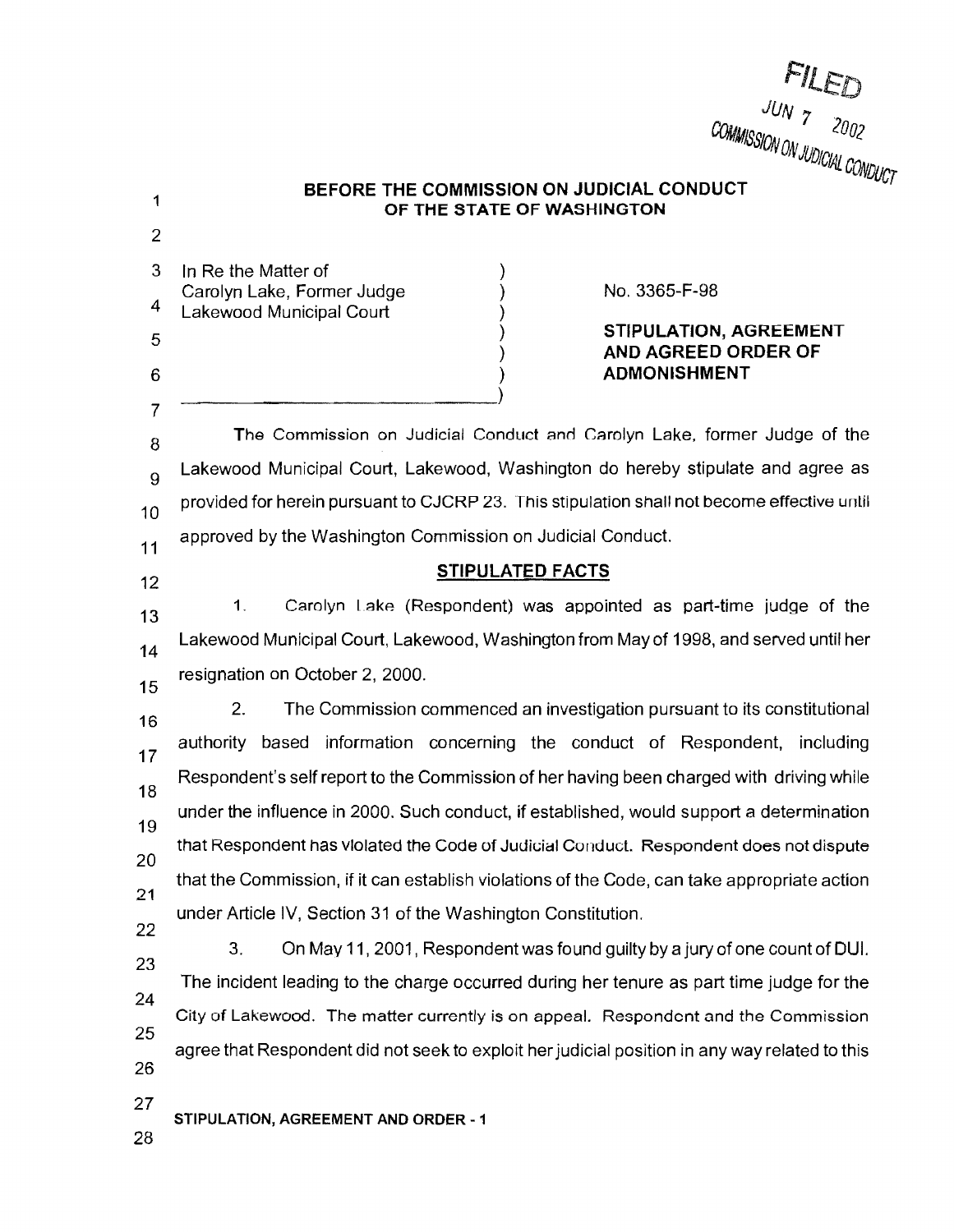incident.

1

2 3 4 5 6 7 8 4. In a consolidated case involving multiple infraction charges against a corporate defendant, Respondent granted a defense motion to dismiss in September of 1999. Defense then moved for attorney's fees, and the Court set a briefing schedule. The parties completed briefing and supplemental briefing on that issue by December 21, 1999. On February 16, 2000, defense counsel wrote to the court, requesting a decision be rendered. By October 2, 2000, when Respondent resigned her judicial position, she still had not ruled on the attorney fee issue.

9 10 11 12 13 14 15 161 5. Respondent's position is that she did not rule on the matter because the complete set of the briefs was not presented to her nor was the matter noted or calendared for hearing by the Court staff or attorneys and the court file was lost. Respondent took no action to sua sponte note the matter for hearing, but did direct staff to locate the entire file. Respondent's position is that Lakewood Court has a history of misplaced files which predates and postdates Respondent's tenure as judge due to its high volume and the City of Lakewood's decision to operate as a part-time court. Respondent's position is that she attempted to address this issue by altering administrative practices in the Court, but did not fully succeed.

17 **18 19 20** 6. In entering this stipulation, the Commission takes into account Respondent's self report of the DUI charge, her voluntary resignation from the Bench, and her cooperation with the Commission proceeding and her statements of willingness to improve her judicial conduct.

**21** 

**22** 

## **AGREEMENT**

**23**  24 251 26 27 1. Based upon the foregoing stipulated facts, Respondent and the Commission agree that if a contested hearing were held on this matter, even though she would offer evidence to contradict the allegations made against her, the Commission could find that Respondent violated Canons 1, 2(A), 3(A)(1 ), and 3(A)(6) of the Code of Judicial Conduct **STIPULATION, AGREEMENT AND ORDER - 2** 

28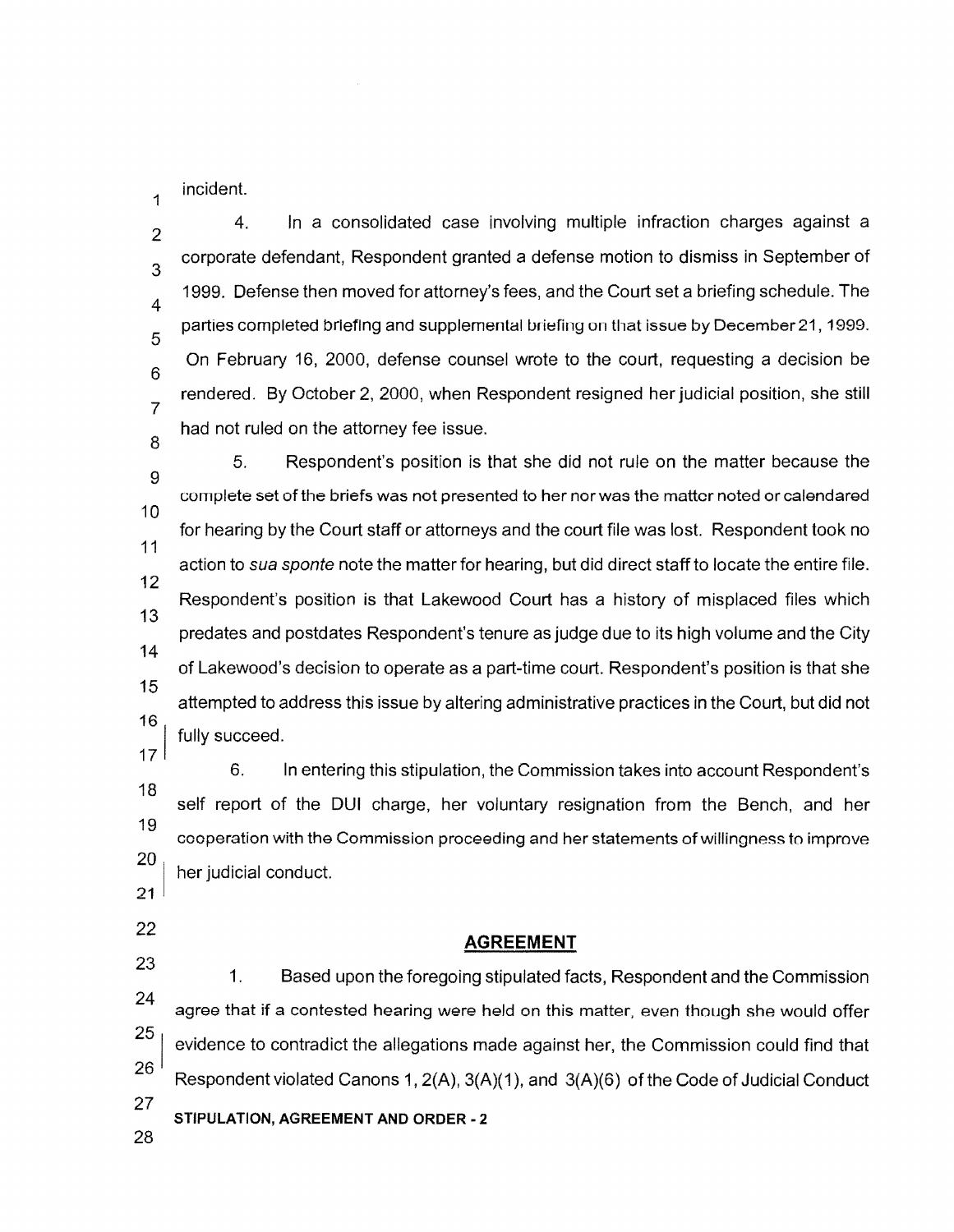1 and these findings could merit the sanction of admonishment for a sitting judge.

2 3 4 5 2. Respondent has enrolled and agrees to attend at her own expense the National Judicial College course of "Decision-making" in 2002. Upon satisfactory completion, Respondent shall file a declaration with the Commission that the course was completed.

6 7 8 3. Respondent agrees and stipulates that she will refrain from seeking or serving in any judicial office in the State of Washington until the Commission files a certificate of completion of the above-referenced course under CJCRP 29(b ).

9

## **Standard Additional Terms of Commission Stipulation**

10 11 12 4. Respondent further agrees that she will not retaliate against any person known or suspected to have cooperated with the Commission, or otherwise associated with this matter.

13 14 15 16 5. Respondent agrees that by entering into this stipulation and agreement she hereby waives her procedural rights and appeal rights pursuant to the Commission on Judicial Conduct Rules of Procedure and Article IV, Section 31 of the Washington State Constitution in this proceeding.

17 18 Carolyn Lake 19 20 John Strait  ${\mathcal{C}}$ ounsel for Respondent, WSBA 2 22 23

Disciplinary Counsel, WSBA

 $\frac{5}{10}$ <br>Date  $\frac{5}{10}$ 

 $3·02$ 

27 **STIPULATION, AGREEMENT AND ORDER** - **3** 

Steven Reisler

I II I

II II

28

24

25

26